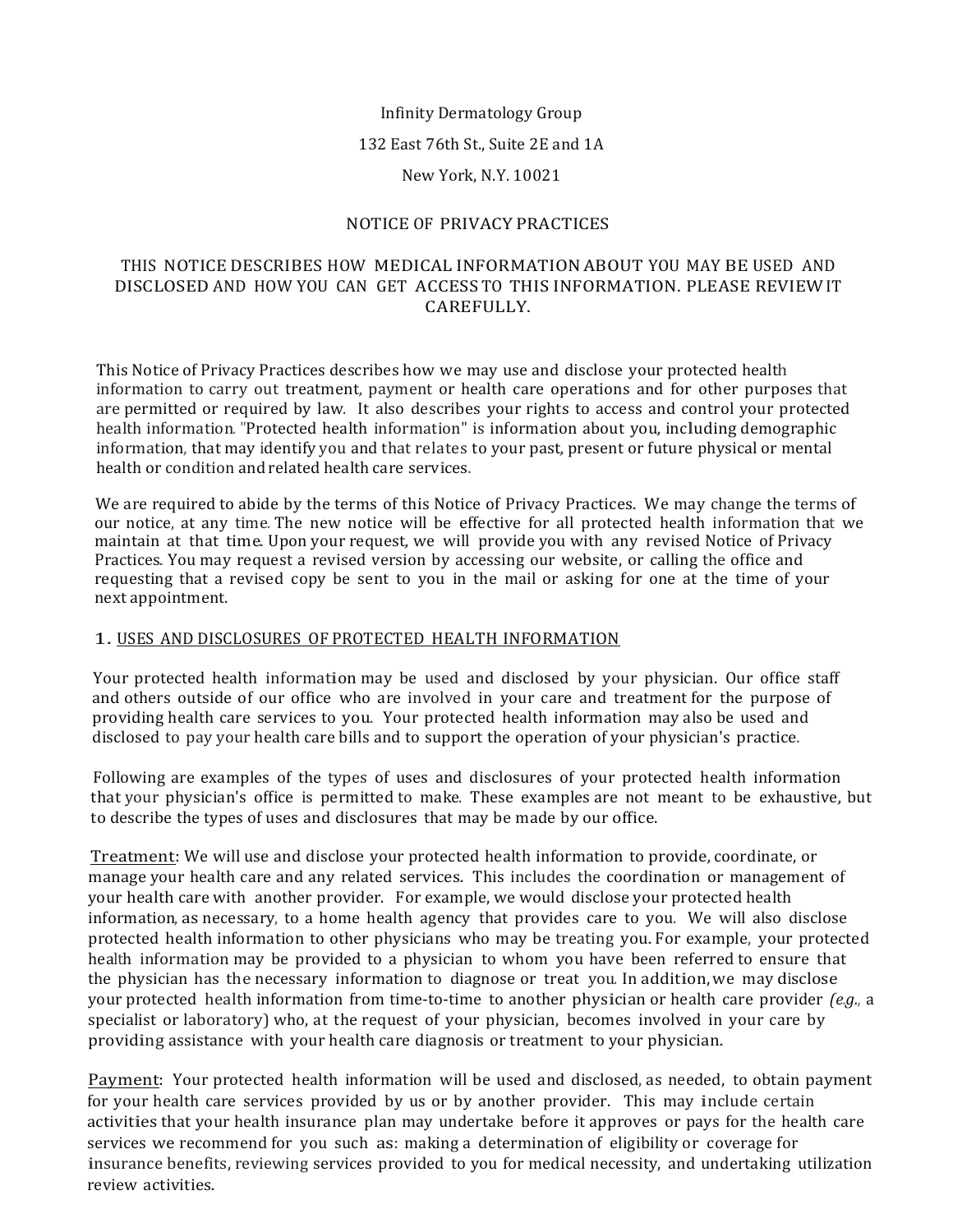For example, obtaining approval for a hospital stay may require that your relevant protected health information be disclosed to the health plan to obtain approval for the hospital admission.

Health Care Operations: We may use or disclose, as needed, your protected health information in order to support the business activities of your physician's practice. These activities include, but are not limited to, quality assessment activities, employee review activities, training of medical students, licensing, fundraising activities, and conducting or arranging for other business activities.

We will share your protected health information with third party "business associates" that perform various activities (for example, billing or transcription services) for our practice. Whenever an arrangement between our office and a business associate involves the use or disclosure of your protected health information, we will have a written contract that contains terms that will protect the privacy of your protected health information.

We may use or disclose your protected health information, as necessary, to provide you with information about treatment alternatives or other health-related benefits and services that may be of interest to you. You may contact our Privacy Officer to request that these materials not be sent to you.

We may use or disclose your demographic information and the dates that you received treatment from your physician, as necessary, in order to contact you for fundraising activities supported by our office. If you do not want to receive these materials, please contact our Privacy Officer and request that these fundraising materials not be sent to you.

## **2.** YOUR RIGHTS

Following is a statement of your rights with respect to your protected health information and a brief description of how you may exercise these rights.

You have the right to inspect and copy your protected health information. This means you may inspect and obtain a copy of protected health information about you for so long as we maintain the protected health information. You may obtain your medical record that contains medical and billing records and any other records that your physician and the practice uses for making decisions about you. As permitted by federal or state law, we may charge you a reasonable copy fee for a copy of your records.

Under federal law, however, you may not inspect or copy the following records: psychotherapy notes; information compiled in reasonable anticipation of, or use in, a civil, criminal, or administrative action or proceeding; and laboratory results that are subject to law that prohibits access to protected health information. Depending on the circumstances, a decision to deny access may be reviewable. In some circumstances, you may have a right to have this decision reviewed. Please contact our Privacy Officer if you have questions about access to your medical record.

You have the right to request a restriction of your protected health information. This means you may ask us not to use or disclose any part of your protected health information for the purposes of treatment, payment or health care operations. You may also request that any part of your protected health information not be disclosed to family members or friends who may be involved in your care or for notification purposes as described in this Notice of Privacy Practices. Your request must state the specific restriction requested and to whom you want the restriction to apply.

Your physician is not required to agree to a restriction that you may request. If your physician does agree to the requested restriction, we may not use or disclose your protected health information in violation of that restriction unless it is needed to provide emergency treatment.